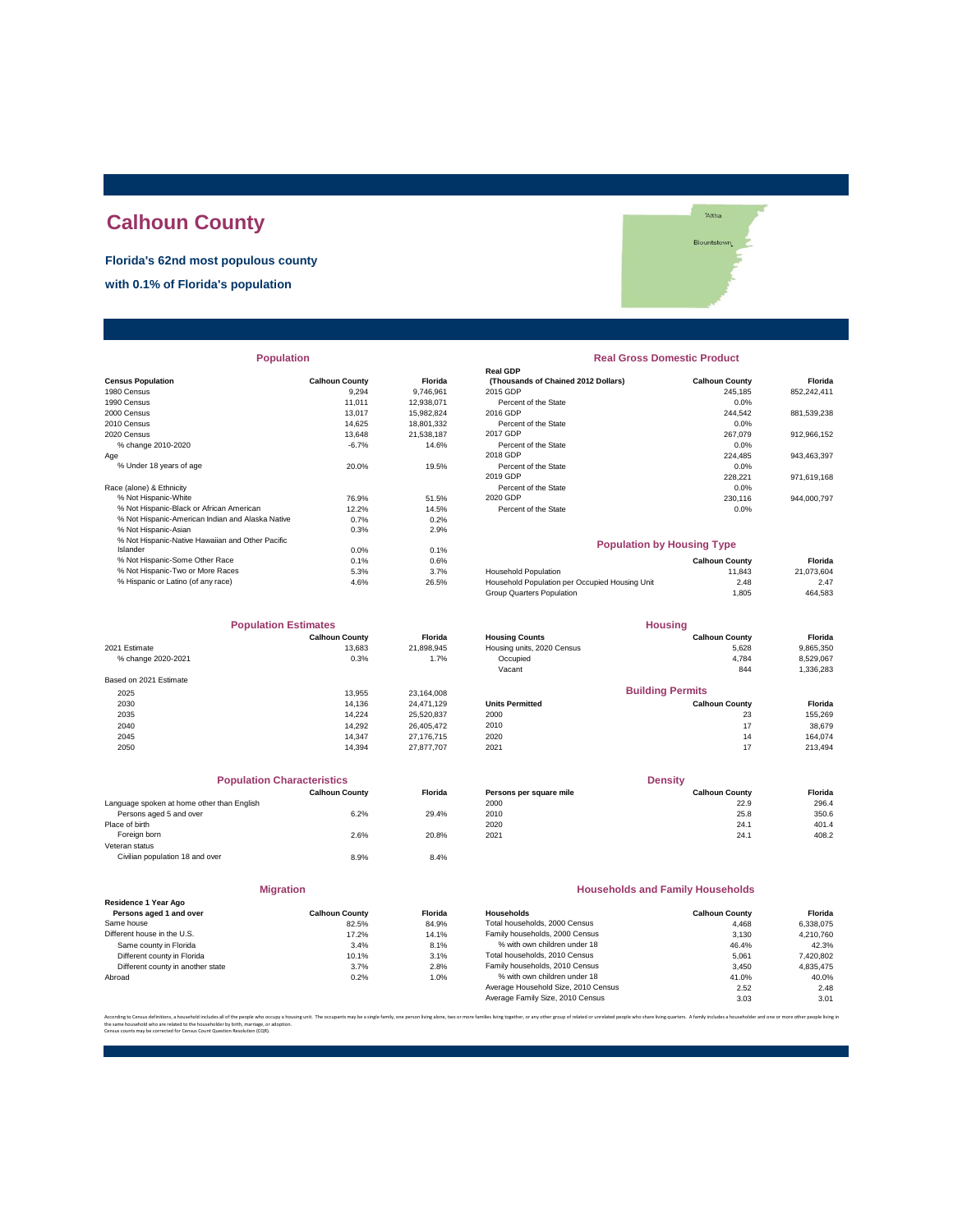# **Calhoun County**

|                                                                              |                       |                   | <b>Employment and Labor Force</b>                  |                       |               |
|------------------------------------------------------------------------------|-----------------------|-------------------|----------------------------------------------------|-----------------------|---------------|
| <b>Establishments</b>                                                        |                       |                   | <b>Establishments</b>                              |                       |               |
| 2020                                                                         | <b>Calhoun County</b> | Florida           | % of All Industries, 2020                          | <b>Calhoun County</b> | Florida       |
| All industries                                                               | 253                   | 763,854           | All industries                                     | 253                   | 763,854       |
| Natural Resource & Mining                                                    | 19                    | 5,514             | Natural Resource & Mining                          | 7.5%                  | 0.7%          |
| Construction                                                                 | 44                    | 77,720            | Construction                                       | 17.4%                 | 10.2%         |
| Manufacturing<br>Trade, Transportation and Utilities                         | 3                     | 21,822            | Manufacturing                                      | 1.2%                  | 2.9%          |
| Information                                                                  | 55<br>$\overline{4}$  | 145,853           | Trade, Transportation and Utilities<br>Information | 21.7%                 | 19.1%         |
| <b>Financial Activities</b>                                                  |                       | 13,437            | <b>Financial Activities</b>                        | 1.6%                  | 1.8%<br>11.0% |
| Professional & Business Services                                             | 13<br>19              | 83,911<br>187,348 | Professional & Business Services                   | 5.1%<br>7.5%          | 24.5%         |
| Education & Health Services                                                  | 42                    | 87,764            | Education & Health Services                        | 16.6%                 | 11.5%         |
| Leisure and Hospitality                                                      | 20                    | 61,008            | Leisure and Hospitality                            | 7.9%                  | 8.0%          |
| <b>Other Services</b>                                                        | 9                     | 56,385            | <b>Other Services</b>                              | 3.6%                  | 7.4%          |
| Government                                                                   | 22                    | 5,895             | Government                                         | 8.7%                  | 0.8%          |
|                                                                              |                       |                   |                                                    |                       |               |
| <b>Average Annual Employment</b>                                             |                       |                   | <b>Average Annual Wage</b>                         |                       |               |
| % of All Industries, 2020                                                    | <b>Calhoun County</b> | Florida           | 2020                                               | <b>Calhoun County</b> | Florida       |
| All industries                                                               | 2,910                 | 8,453,489         | All industries                                     | \$35,199              | \$55,840      |
| Natural Resource & Mining                                                    | 7.8%                  | 0.8%              | Natural Resource & Mining                          | \$36,766              | \$37,710      |
| Construction                                                                 | <b>NA</b>             | 6.7%              | Construction                                       | <b>NA</b>             | \$55,840      |
| Manufacturing                                                                | 18.0%                 | 4.5%              | Manufacturing                                      | \$28,594              | \$66,738      |
| Trade, Transportation and Utilities                                          | 0.4%                  | 20.6%             | Trade, Transportation and Utilities                | \$39,345              | \$49,342      |
| Information                                                                  | 1.8%                  | 1.5%              | Information                                        | \$43,753              | \$93,360      |
| <b>Financial Activities</b>                                                  | 2.7%                  | 6.9%              | <b>Financial Activities</b>                        | \$40,961              | \$84,295      |
| Professional & Business Services                                             | 24.9%                 | 16.1%             | Professional & Business Services                   | \$40,674              | \$68,218      |
| Education & Health Services                                                  | 7.9%                  | 15.3%             | Education & Health Services                        | \$13,677              | \$55,099      |
| Leisure and Hospitality                                                      | 0.7%                  | 11.9%             | Leisure and Hospitality                            | \$34,828              | \$27,694      |
| <b>Other Services</b>                                                        | <b>NA</b>             | 3.0%              | Other Services                                     | <b>NA</b>             | \$41,131      |
| Government                                                                   | 30.3%                 | 12.5%             | Government                                         | \$38,133              | \$58,821      |
| Industries may not add to the total due to confidentiality and unclassified. |                       |                   |                                                    |                       |               |
| Labor Force as Percent of Population                                         |                       |                   |                                                    |                       |               |
| Aged 18 and Older                                                            | <b>Calhoun County</b> | Florida           | <b>Unemployment Rate</b>                           | <b>Calhoun County</b> | Florida       |
| 2000                                                                         | 52.0%                 | 64.2%             | 2000                                               | 4.8%                  | 3.8%          |
| 2010                                                                         | 45.8%                 | 61.8%             | 2010                                               | 9.8%                  | 10.8%         |
| 2020                                                                         | 41.2%                 | 58.6%             | 2020                                               | 5.6%                  | 8.2%          |
| 2021                                                                         | 41.9%                 | 59.0%             | 2021                                               | 4.5%                  | 4.6%          |
|                                                                              |                       |                   |                                                    |                       |               |
|                                                                              |                       |                   | <b>Income and Financial Health</b>                 |                       |               |
| Personal Income (\$000s)                                                     | <b>Calhoun County</b> | Florida           | Per Capita Personal Income                         | <b>Calhoun County</b> | Florida       |
| 2000                                                                         | \$214,904             | \$472,851,789     | 2000                                               | \$16,480              | \$29,466      |
| 2010                                                                         | \$342,187             | \$732,457,478     | 2010                                               | \$23,346              | \$38,865      |
| 2011                                                                         | \$348,129             | \$771,409,454     | 2011                                               | \$23,642              | \$40,482      |
| % change 2010-11                                                             | 1.7%                  | 5.3%              | % change 2010-11                                   | 1.3%                  | 4.2%          |
| 2012                                                                         | \$345,222             | \$800,551,723     | 2012                                               | \$23,528              | \$41,475      |
| % change 2011-12                                                             | $-0.8%$               | 3.8%              | % change 2011-12                                   | $-0.5%$               | 2.5%          |
| 2013                                                                         | \$339,058             | \$802,975,701     | 2013                                               | \$23,252              | \$41,069      |
| % change 2012-13                                                             | $-1.8%$               | 0.3%              | % change 2012-13                                   | $-1.2%$               | $-1.0%$       |
| 2014                                                                         | \$350,894             | \$861,412,339     | 2014                                               | \$24,273              | \$43,388      |
| % change 2013-14                                                             | 3.5%                  | 7.3%              | % change 2013-14                                   | 4.4%                  | 5.6%          |
| 2015                                                                         | \$357,624             | \$919,834,894     | 2015                                               | \$24,814              | \$45,493      |
| % change 2014-15                                                             | 1.9%                  | 6.8%              | % change 2014-15                                   | 2.2%                  | 4.9%          |
| 2016                                                                         | \$362,237             | \$954,069,719     | 2016                                               | \$25,250              | \$46,253      |
| % change 2015-16                                                             | 1.3%                  | 3.7%              | % change 2015-16                                   | 1.8%                  | 1.7%          |
| 2017                                                                         | \$382,974             | \$1,023,131,116   | 2017                                               | \$26,480              | \$48,774      |
| % change 2016-17                                                             | 5.7%                  | 7.2%              | % change 2016-17                                   | 4.9%                  | 5.5%          |
| 2018                                                                         | \$399,472             | \$1,087,188,628   | 2018                                               | \$27,374              | \$51.150      |
| % change 2017-18                                                             | 4.3%                  | 6.3%              | % change 2017-18                                   | 3.4%                  | 4.9%          |
| 2019                                                                         | \$411,202             | \$1,139,799,293   | 2019                                               | \$29,081              | \$53,034      |
| % change 2018-19                                                             | 2.9%                  | 4.8%              | % change 2018-19                                   | 6.2%                  | 3.7%          |
| 2020                                                                         | \$454,210             | \$1,209,995,921   | 2020                                               | \$32,264              | \$55,675      |
| % change 2019-20                                                             | 10.5%                 | 6.2%              | % change 2019-20                                   | 10.9%                 | 5.0%          |
|                                                                              |                       |                   |                                                    |                       |               |
| Earnings by Place of Work (\$000s)                                           |                       |                   | <b>Median Income</b>                               |                       |               |
| 2000                                                                         | \$110,078             | \$308,751,767     | Median Household Income                            | \$38,037              | \$57,703      |
| 2010                                                                         | \$153,138             | \$438,983,914     | Median Family Income                               | \$55,239              | \$69,670      |
| 2011                                                                         | \$149,241             | \$450,498,606     |                                                    |                       |               |
| % change 2010-11                                                             | $-2.5%$               | 2.6%              | Percent in Poverty, 2020                           |                       |               |
| 2012                                                                         | \$148,023             | \$468,410,475     | All ages in poverty                                | 20.3%                 | 12.4%         |
| % change 2011-12                                                             | $-0.8%$               | 4.0%              | Under age 18 in poverty                            | 28.7%                 | 17.2%         |
| 2013                                                                         | \$140,481             | \$482,898,301     | Related children age 5-17 in families in poverty   | 26.0%                 | 16.5%         |
| % change 2012-13                                                             | $-5.1%$               | 3.1%              |                                                    |                       |               |
| 2014                                                                         | \$138,163             | \$512,375,290     | <b>Personal Bankruptcy Filing Rate</b>             |                       |               |
| % change 2013-14                                                             | $-1.7%$               | 6.1%              | (per 1,000 population)                             | <b>Calhoun County</b> | Florida       |
| 2015                                                                         | \$144,158             | \$544,408,719     | 12-Month Period Ending December 31, 2020           | 0.29                  | 1.66          |
| % change 2014-15                                                             | 4.3%                  | 6.3%              | 12-Month Period Ending December 31, 2021           | 0.22                  | 1.38          |
| 2016                                                                         | \$136,667             | \$569,769,284     | State Rank                                         | 67                    | <b>NA</b>     |
| % change 2015-16                                                             | $-5.2%$               | 4.7%              | NonBusiness Chapter 7 & Chapter 13                 |                       |               |
| 2017                                                                         | \$151,166             | \$603,668,170     |                                                    |                       |               |
| % change 2016-17                                                             | 10.6%                 | 5.9%              | Workers Aged 16 and Over                           | <b>Calhoun County</b> | Florida       |
| 2018                                                                         | \$155,215             | \$639,620,451     | Place of Work in Florida                           |                       |               |
| % change 2017-18                                                             | 2.7%                  | 6.0%              | Worked outside county of residence                 | 53.2%                 | 18.1%         |
| 2019                                                                         | \$158,188             | \$671,553,148     | Travel Time to Work                                |                       |               |
| % change 2018-19                                                             | 1.9%                  | 5.0%              | Mean travel time to work (minutes)                 | 29.4                  | 27.9          |
| 2020                                                                         | \$173,338             | \$688,764,753     |                                                    |                       |               |
| % change 2019-20                                                             | 9.6%                  | 2.6%              |                                                    |                       |               |